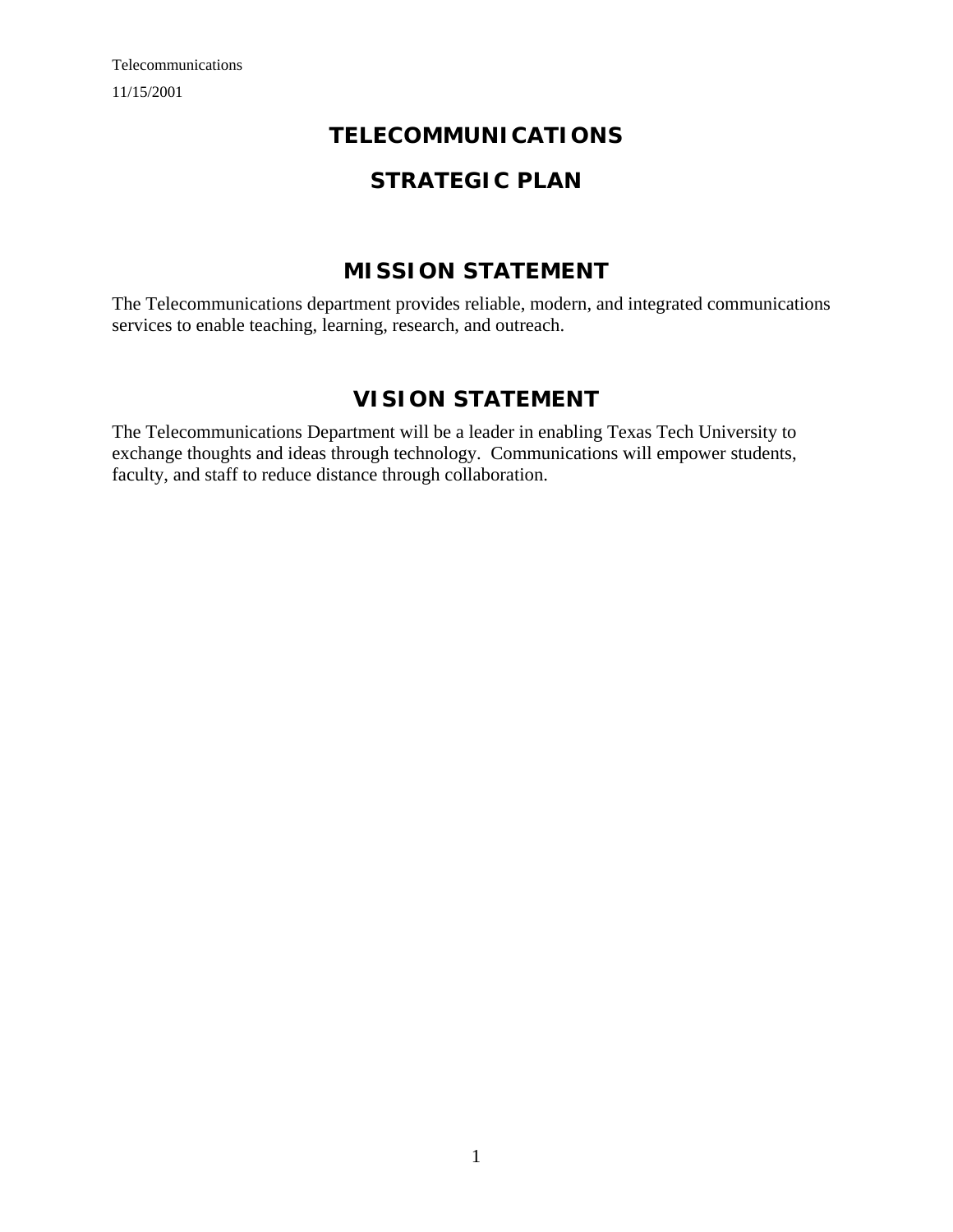# **GOALS, CRITICAL SUCCESS FACTORS, and OBJECTIVES (including Strategies and Assessments)**

# **Goal 1. Communication Infrastructure: Supply a highly reliable, effective, modern communications infrastructure.**

**Critical Success Factors** *(measures the degree of success over the next 5 years):*

- Maintain network up time at 99.8%.
- Replace all shared Ethernet technology with switched Ethernet technology.
- Provide a 10Gbps core backbone with 1Gbps distribution to all crucial buildings.
- Make available 1000Mbps desktop technology to requesting departments.
- Deploy wireless LAN technology to 10% of campus buildings.

#### **Objectives:**

#### *Objective 1.1: Provide a reliable campus data backbone and LAN infrastructure to meet the instructional, research, and business needs of Texas Tech University.*

- Upgrade the core and distribution backbone infrastructure as required and funded to meet the needs of the University.
- Provide cost-effective 10/100/1000Mbps data access service to departments and classrooms as requested and funded.
- Deploy point-to-point wireless LAN/WAN technology when construction or lease of cable facilities is cost prohibitive or impractical.
- Work with Housing and Dining to upgrade the distribution networks within the residence halls.
- Install redundant firewalls and VPN concentrators.
- Extend the TTUnet backbone to the Reese campus and provide network access to the High Performance Computing Center and all other TTU facilities.
- Continually monitor network activity to access its performance level and ensure its operational integrity.
- Provide on-call support staff for the rapid restoration of service in the event of unscheduled outages.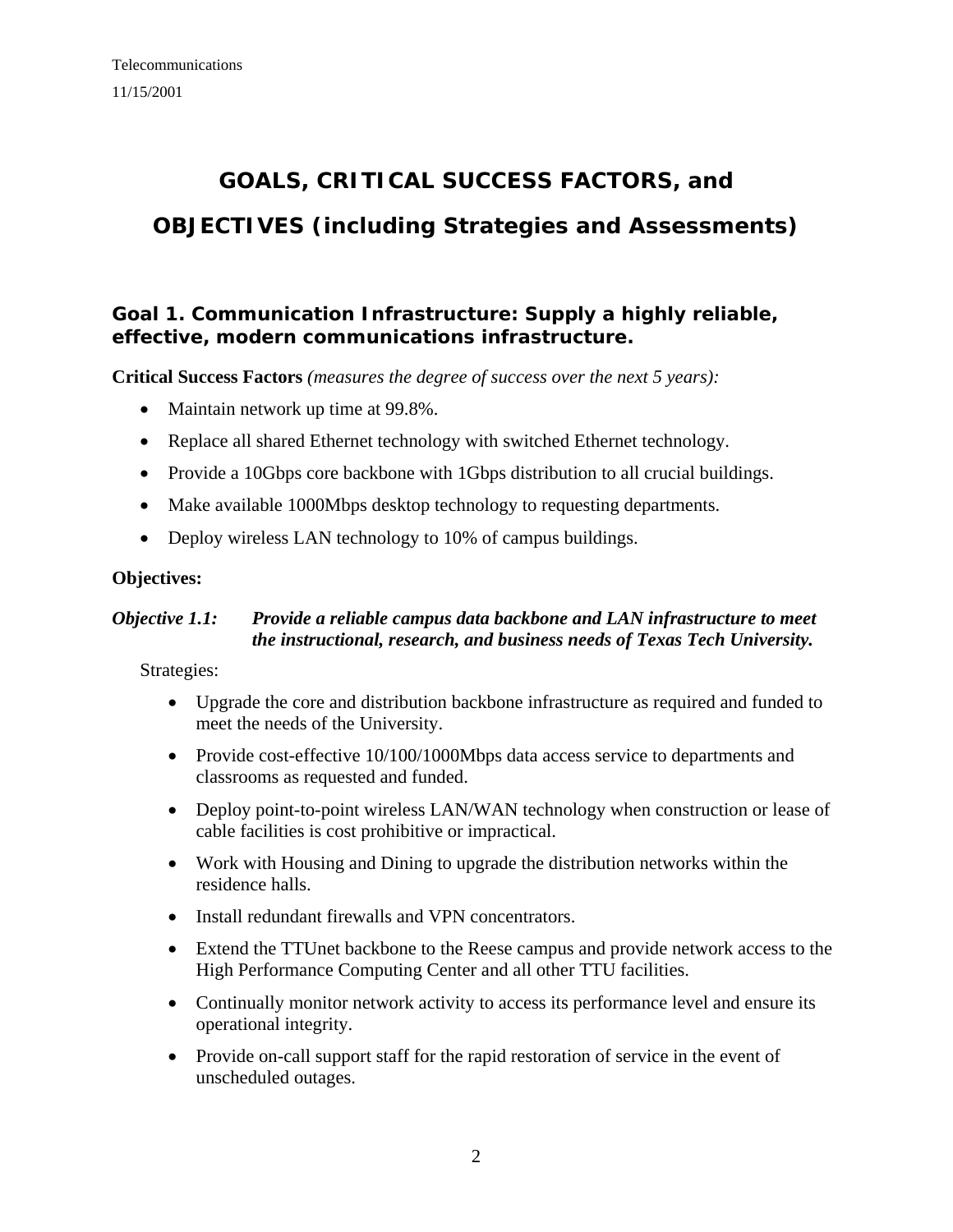#### 11/15/2001

Assessments:

- Backbone network availability (excluding scheduled maintenance) is  $>= 99.8\%$ .
- Core and distribution network bandwidth saturation  $\langle 80\% \rangle$ .

#### *Objective 1.2: Maintain sufficient connectivity to the outside world to ensure operations.*

Strategies:

- Add Internet connectivity as demand requires.
- Maintain multiple circuit connections with diverse routes to ensure communication with the Internet is maintained.
- Provide cost-effective remote access to TTUnet from outside ISPs.
- Continue to provide inexpensive dial-up access to TTUnet.
- Provide wide-area network access to all remote campus locations including future Hill Country locations sufficient to meet the communications needs.

#### Assessments:

- Internet bandwidth saturation  $\lt 95\%$ .
- Number of Internet Service Provider connections >= 2.
- Ratio of dial-up customers to lines  $\leq 10:1$ .

#### *Objective 1.3: Develop and implement modern communications methodologies as they are needed.*

Strategies:

- Successfully deploy wireless LAN technology to campus departments as requested and funded.
- Integrate handheld computers and PDAs (Personal Digital Assistants) into the communications infrastructure.
- Develop H.323 audio/video and Voice-over-IP services on TTUnet.
- Provide campus phone service to remote TTU locations over the WAN infrastructure.
- Upgrade all shared Ethernet hubs to Ethernet switches.

#### Assessment:

• Benchmarks against peers and ongoing industry trends.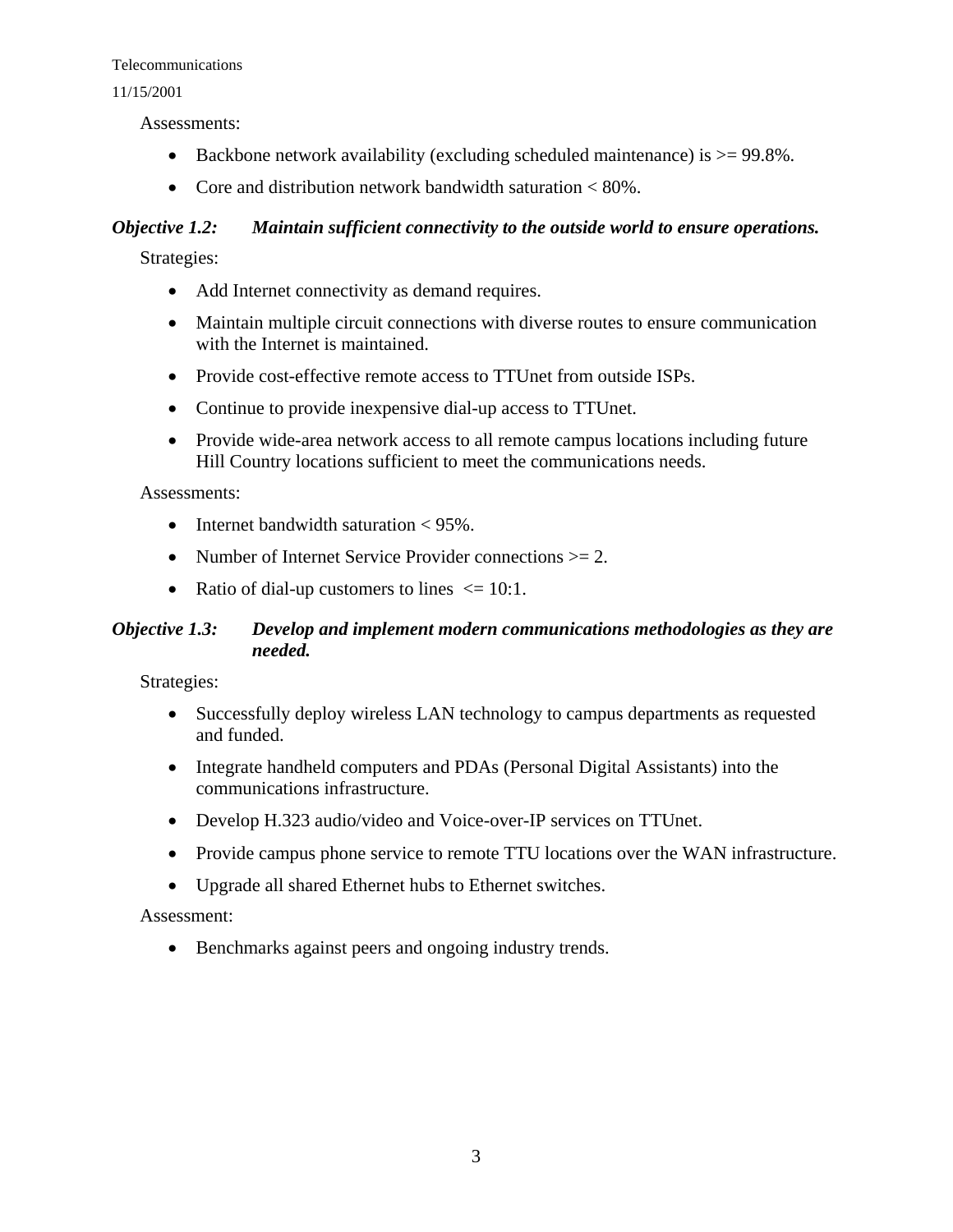## **Goal 2. Network Security and Strategic Assets: Provide a fully integrated, secure data and video network for Texas Tech University.**

**Critical Success Factors** *(measures the degree of success over the next 5 years):*

- Use a synchronized, single username/password authentication service to access all IT on-line services.
- Password-authenticate and data encrypt remote access to TTU intranet services from the Internet.
- Rapidly locate any network-attached computer upon request by the Texas Tech Police Department or other law enforcement agency.
- Rapidly terminate access to any network-attached device that threatens the operational integrity of the network.

#### **Objectives:**

#### *Objective 2.1: Increase network security to mitigate the University's exposure to unauthorized intrusions and denial of service attacks.*

- Develop a written network security and access policy.
- Implement periodic security audits and report the compliance results to the Vice President of Information Technology.
- Proactively scan data network to locate systems and services with potential security problems and/or security policy violations.
- Detect network intrusion attempts and denial-of-service attacks on mission-critical servers and network services.
- Install firewalls in front of IT Division server farms to improve the robustness to attacks and reduce exposure to hacking.
- Telecommunications will provide general network intrusion detection service, and proactively take steps necessary to ensure the operational integrity of the network.
- Centrally manage and operate to the port and device level all Texas Tech University data communications networks within 3 years.
- Maintain an up-to-date cable plant database, which indicates each outlet and the corresponding network device to which it is connected.
- Provide secure Internet access to TTUnet with virtual private networking service.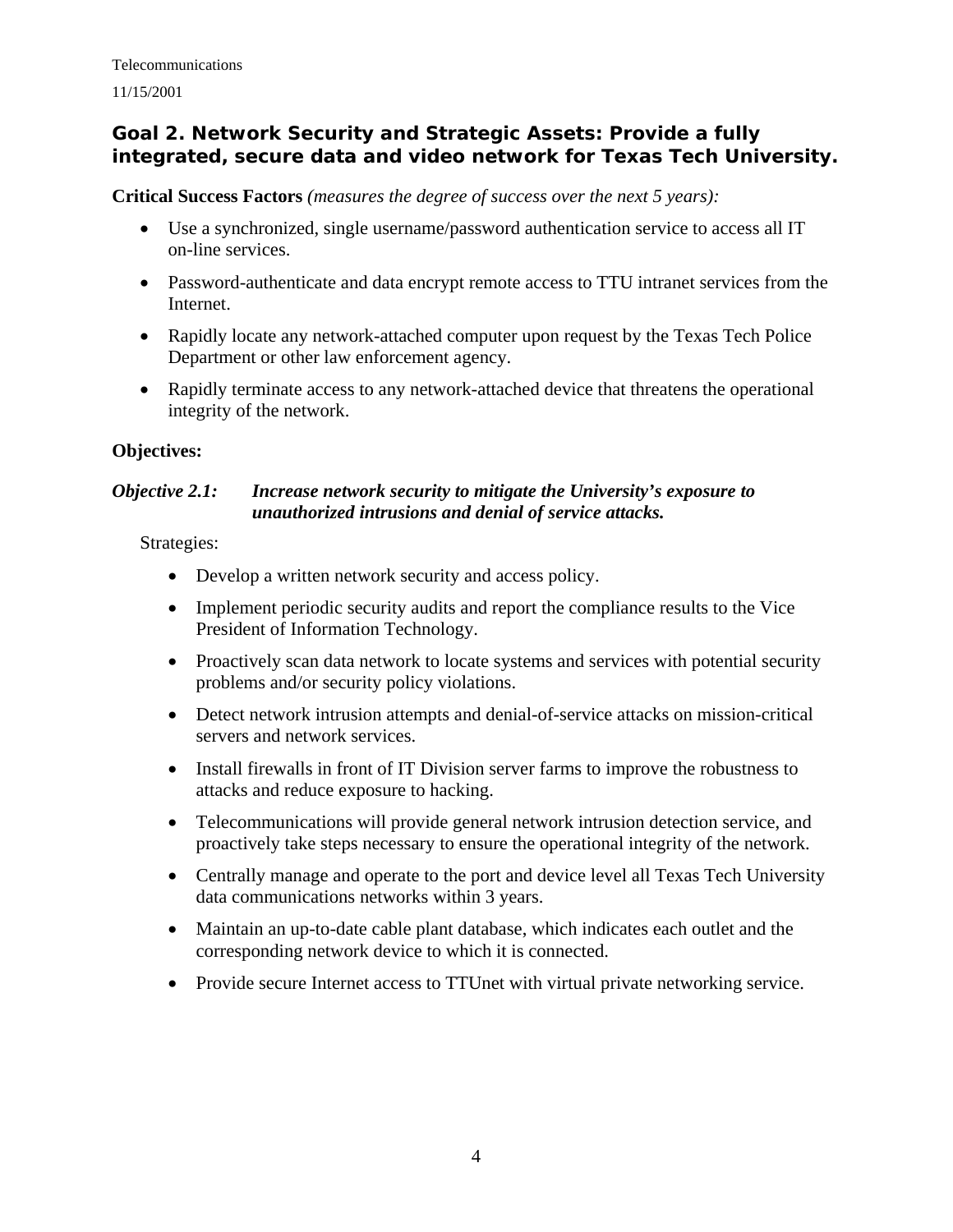#### 11/15/2001

Assessments:

- Detect ion rates of network-based attacks.
- Detect ion rates of host-based vulnerabilities.
- Location of outlet locations when requested by law enforcement agencies.

#### *Objective 2.2: Provide authentication and digital certificate services to enable students, faculty, and staff to access needed information on-line.*

Strategies:

- With eRaider network accounts, provide the basis for a centrally administered, singleusername/password authentication scheme.
- Develop eRaider authentication services for, but not limited to, NT 4.0, Windows 2000, UNIX/Linux, VMS, and IBM mainframe systems.
- Develop a public-key infrastructure (PKI) service to provide digital certificates for e-Commerce initiatives.

Assessments:

- Percentage of students and employees having an eRaider account.
- Availability of digital certificates.

#### *Objective 2.3: Operate and administer Texas Tech University's local and wide-area networks as a strategic resource.*

Strategies:

- Centrally manage and operate to the port and device level all TTU data communications networks within 3 years.
- Review and approve all network equipment purchases to ensure proper interoperation, to provide consistent manageability, and eliminate duplicative or inconsistent expenditures.
- Create a university-wide ability for all members of the TTU community to obtain telecommunication services.
- Provide a Network Operations Center to operate, and maintain the University's data and video network.

Assessments:

- Percentage of all data and video communications that is centrally installed, managed, and operated by the IT Division.
- Benchmarking costs, level, types of service, and degree of integration relative to peers.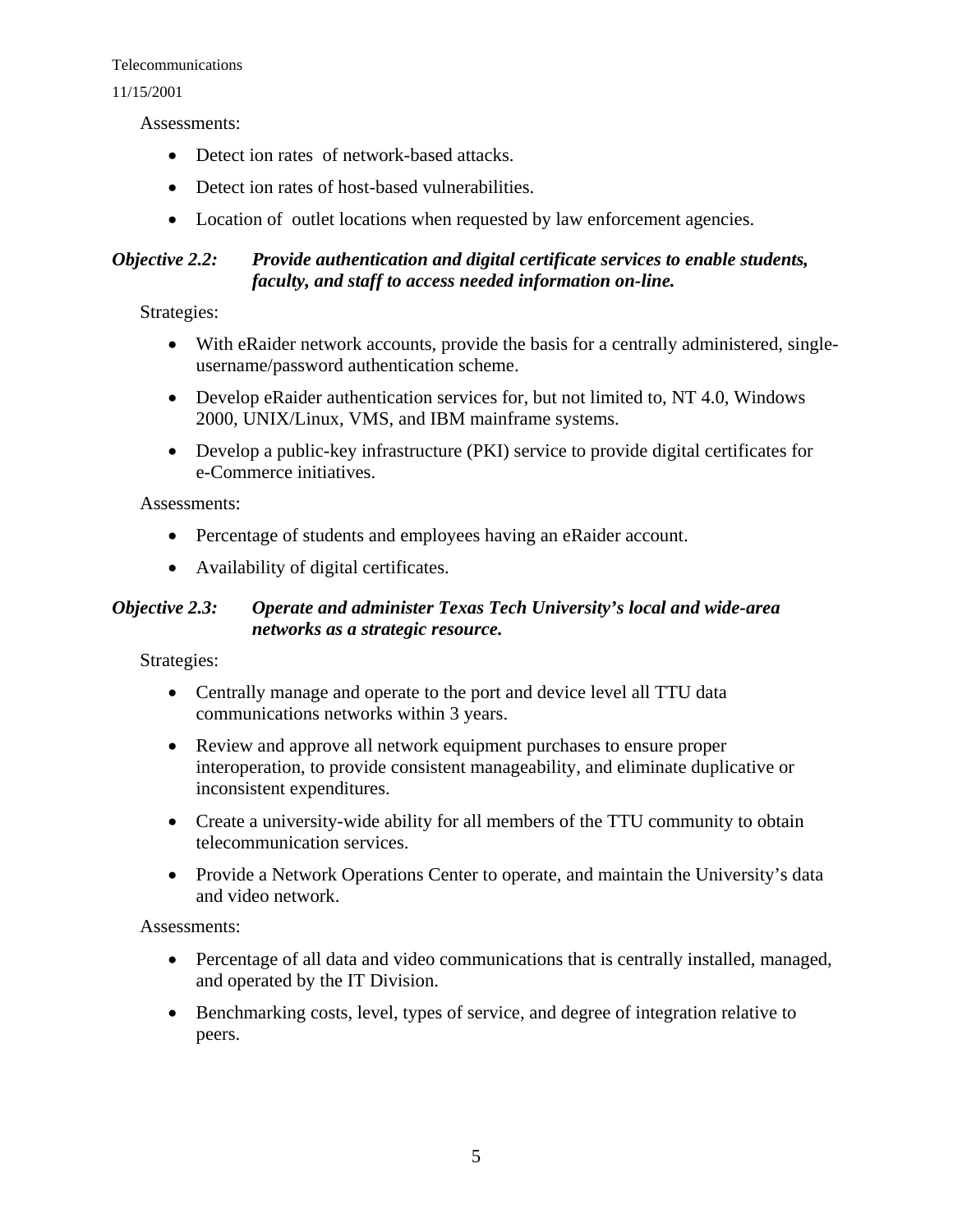# **Goal 3. Cable Plant: Design and install high-quality cable plants and communications facilities.**

**Critical Success Factors** *(measures the degree of success over the next 5 years):*

- Develop the ability to locate any communications channel to a specific building location.
- Implement capability to deliver any data, voice, or video communications service over a common UTP/Fiber-optic cable path.
- Develop strategy to ensure minimal need to re-cable the University's communications infrastructure.
- Become the single source for all communications cable plant installations.

#### **Objectives:**

#### *Objective 3.1: Centralize design of TTU data and video communications facilities.*

Strategies:

- Provide standards-based, communications cable plant design service for all communications facilities at Texas Tech.
- Provide all University data communications LAN and WAN design services and network project management.
- Participate in the Construction Coordination Team to assure proper communications cable plants and facilities are incorporated in all major TTU construction and renovation projects.
- Develop and publish architectural and engineering design development criteria for TTU communications facilities.
- Provide a single source for the design of the University's communications facilities, and eliminate the need for departmental "self-help" projects.

Assessment:

• Percentage of network design performed by Telecommunications.

## *Objective 3.2: Install state-of-the-art cable plants in a cost effective manner.*

- Provide a single source for the installation of the University's communications facilities, and eliminate the need for departmental "self-help" projects.
- Continue to purchase high-quality materials aggressively at the best prices available.
- Test and certify UTP cable plant construction to Category5E levels.
- Test and certify all fiber-optic communications cable installation.
- Maintain an up-to-date cable plant database, which indicates each outlet and the corresponding network device to which it is connected.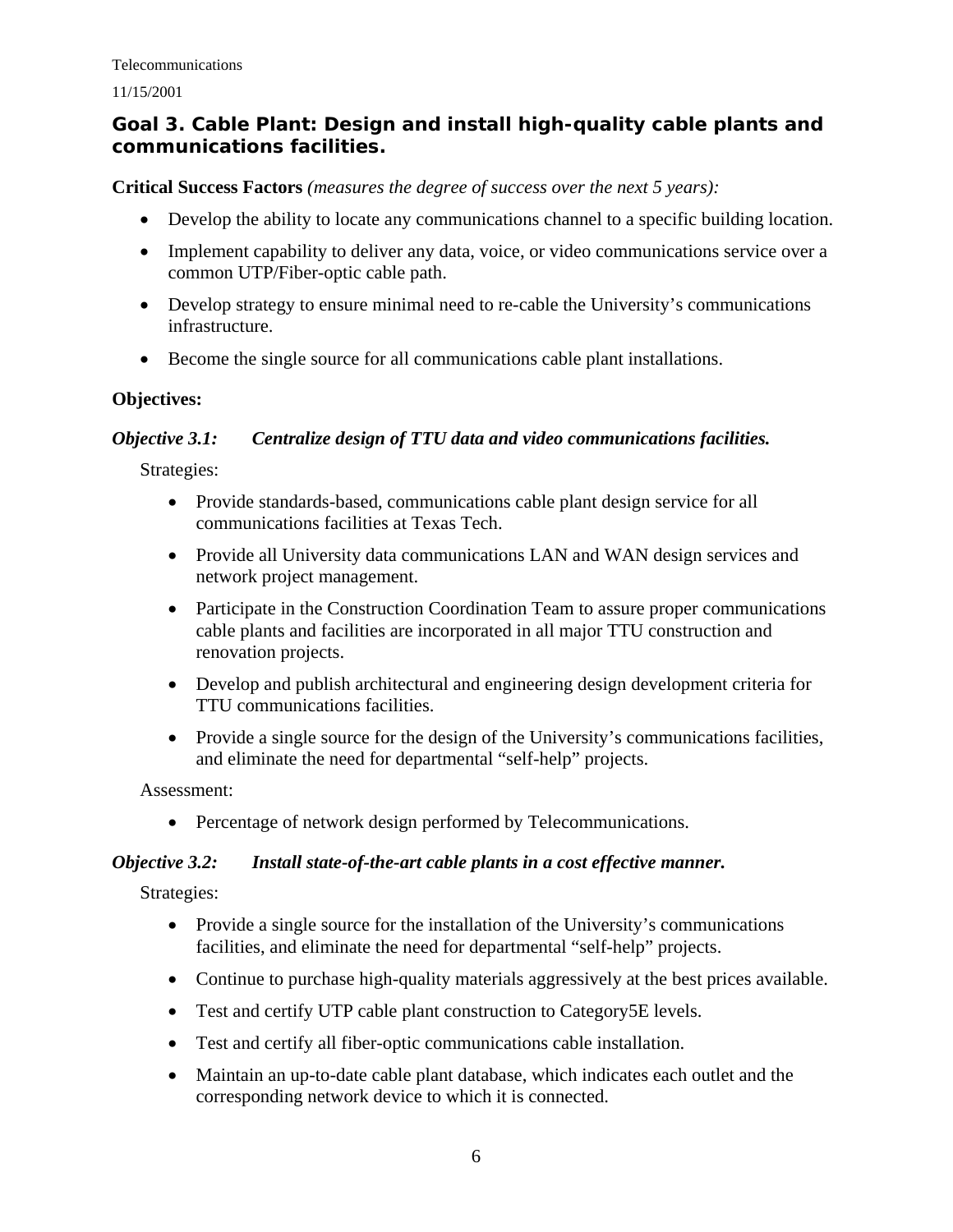#### 11/15/2001

Assessments:

- Turn around time for all small  $(< 5$  outlets) jobs.
- Ratings of overall customer satisfaction.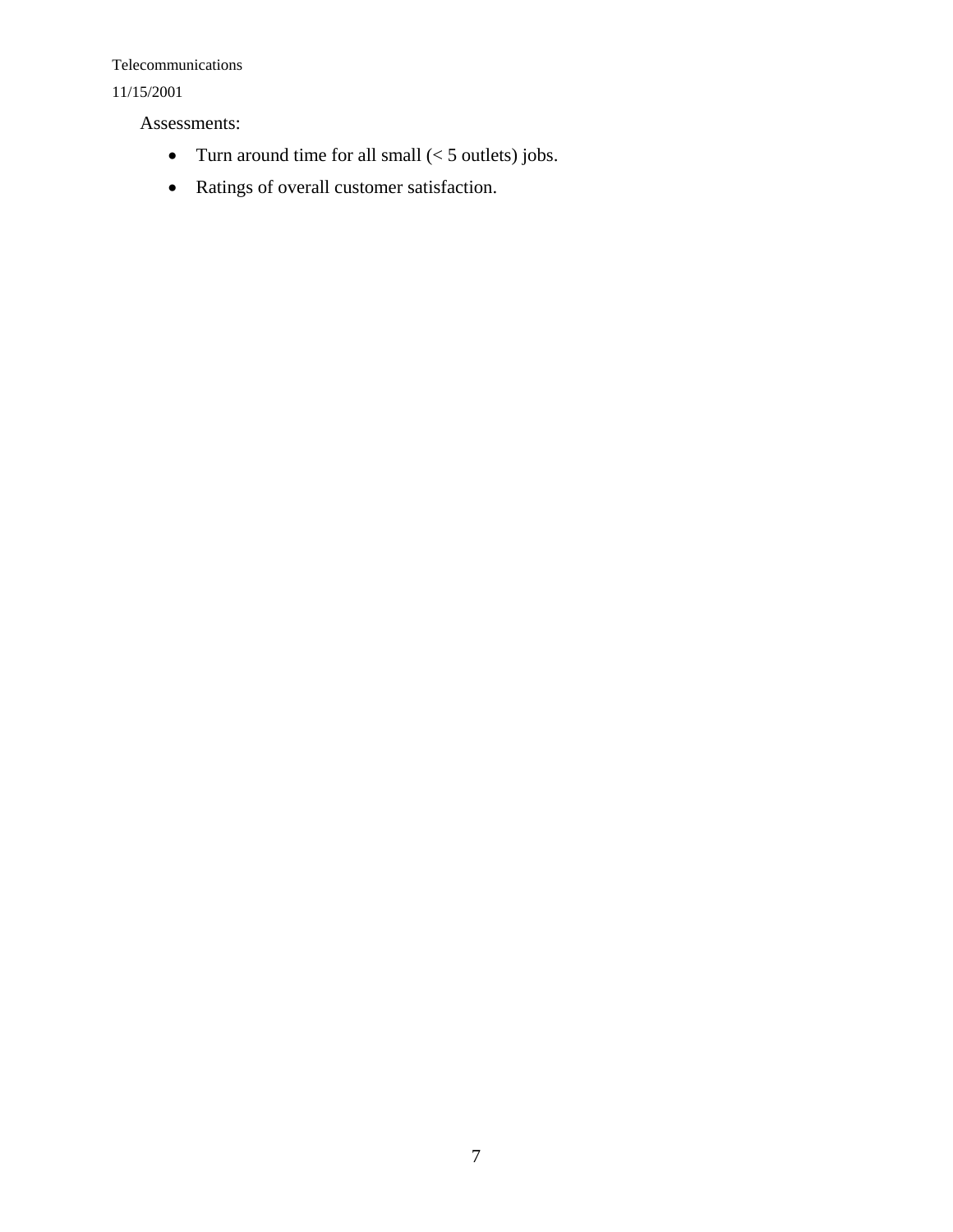# **Goal 4. Videoconferencing: Provide state-of-the-art, cost-effective video services.**

#### **Critical Success Factors** *(measures the degree of success over the next 5 years):*

- Operate ITV (Interactive Televideo) classrooms and meeting rooms with a high percentage of successful conferences.
- Expand video conferencing and collaborate beyond custom room installations to the desktop and set top.

## **Objectives:**

#### *Objective 4.1: Provide a straightforward method of scheduling videoconferences at the University.*

Strategies:

- Develop and publish TTUnet Digital Video Network operating procedures that provide access methods for distance learning, general academic, and other University videoconferencing needs.
- Provide a videoconferencing coordinator to oversee general operations and scheduling issues.

Assessment:

• Satisfaction rates in scheduling requests.

#### *Objective 4.2: Support video conferencing and streaming services in such a manner as to ensure success and reduce barriers to use.*

- Provide an easy, on-line means for students, faculty, and staff to request the ability to interact with colleagues at other institutions connected to Internet2.
- Increase distance learning ITV classrooms as requested and funded.
- Provide full-time staff available to facilitate campus videoconferences and meetings.
- Leverage the existing expertise of the staff in the TTUnet Network Operations Center to support the underlying DVN infrastructure in addition to the data network.
- Work with the Teaching, Learning, and Technology Center (TLTC) to provide faculty training.
- Develop the infrastructure and supportive services necessary to allow students, faculty, and staff to collaborate over TTUnet using low-cost desktop videoconferencing systems.
- Provide Web-casting services to deliver satellite teleconferences and other broadcasts to any location on TTUnet.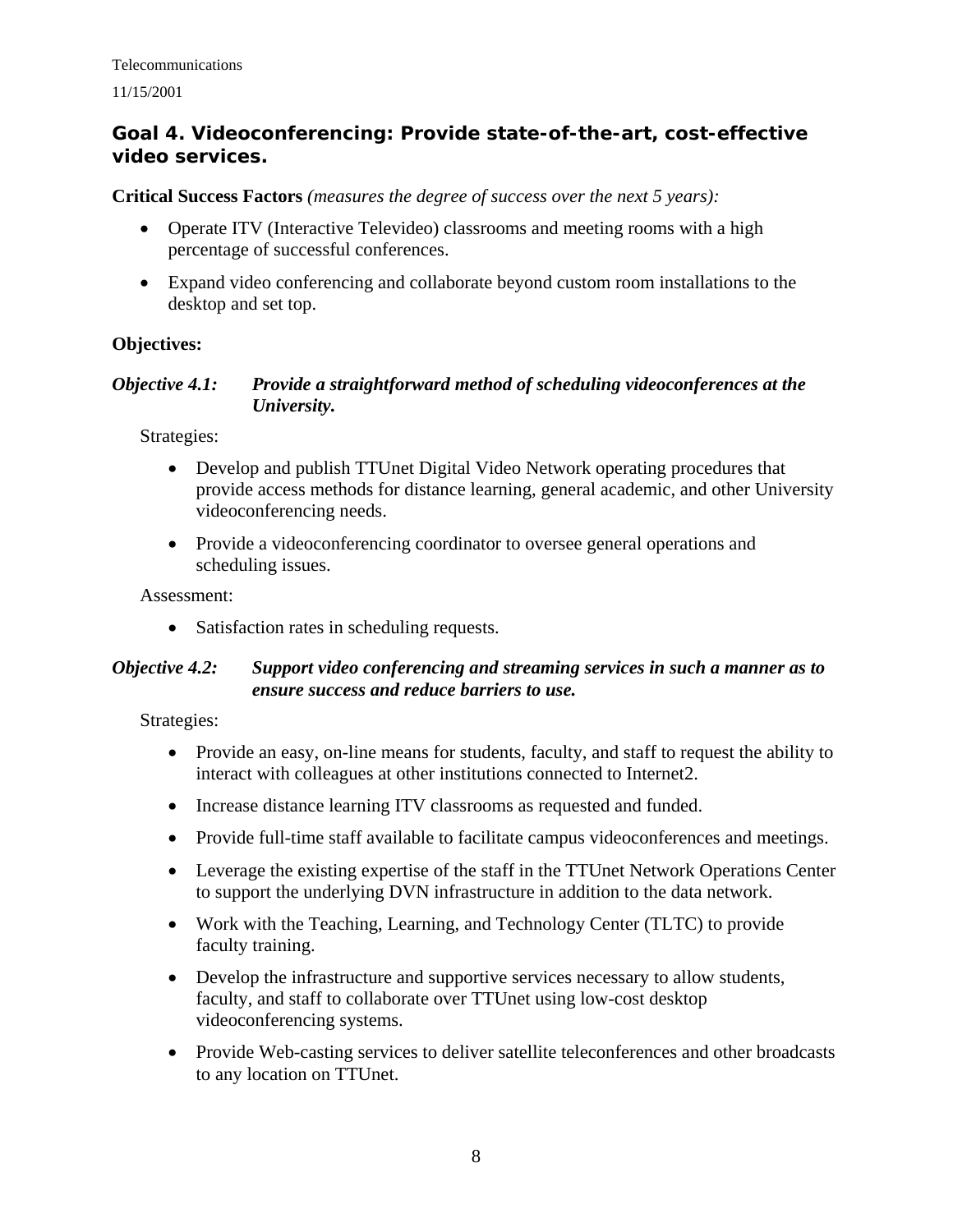11/15/2001

Assessment:

• Rate of growth in use.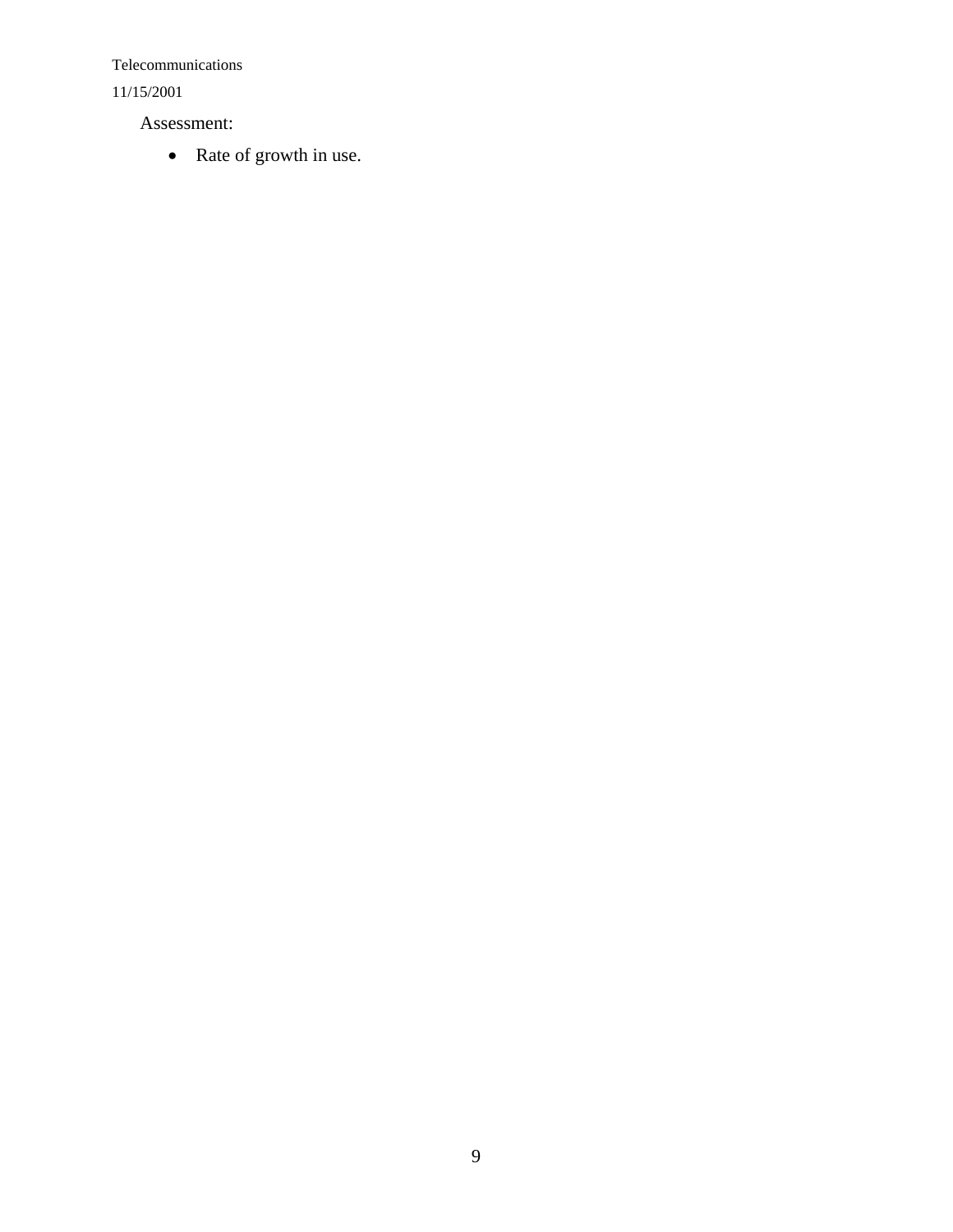## **Goal 5. Technology Evaluation: Research, assess, and develop communications technologies and approaches.**

**Critical Success Factors** *(measures the degree of success over the next 5 years):*

- Implement new communications services developed by industry in a manner coherent with the University environment.
- Implement a Voice-over-IP infrastructure and service.
- Successfully deploy 1Gbps and 10Gbps Ethernet technology.

#### **Objectives:**

#### *Objective 5.1: Prototype new technologies to determine their production readiness and the best implementation strategies.*

Strategies:

- Analyze, evaluate, and prototype Giga-bit Ethernet access devices for both server farms and high-end desktop use.
- Determine how wireless phones, WANs, and LANs will be best utilized by the University, and develop a program for their deployment.
- Research, develop, and test a Voice-over-IP strategy.
- Research and develop services that provide unified voice, facsimile, and e-mail messaging.
- Involve the Network Site Coordinators and Support Specialists in the planning, prototyping and testing of new communications services.
- Develop a Public Key Infrastructure service, and assess its utility with the e-Commerce initiatives of the University.

Assessment:

• Number of successful and unsuccessful implementations.

#### *Objective 5.2: Maintain staff knowledge of new technologies and industry standards.*

Strategies:

- Provide the staff with access to information about new technologies.
- Provide the hardware resources to prototype and assess new technologies.

Assessment:

• Skill development.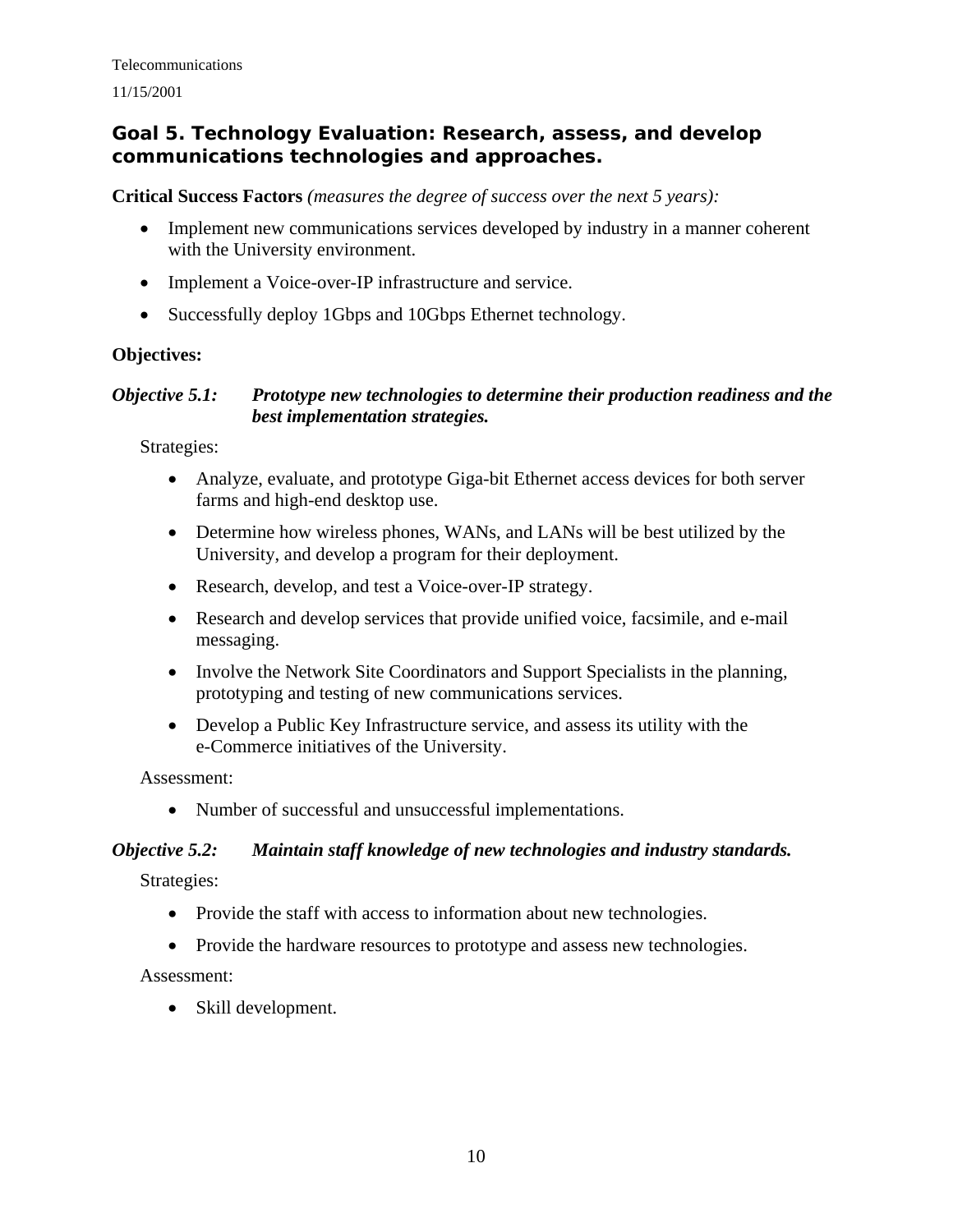#### 11/15/2001

# **Goal 6. Information Services: Deliver advanced network information services.**

#### **Critical Success Factors** *(measures the degree of success over the next 5 years):*

- Implement a comprehensive e-mail directory for both on-network and external inquiries.
- Operate a modern messaging system providing e-mail, calendaring, and data collaboration services to all students, faculty, and staff.
- Provide individuals with on-line management of their eRaider accounts and services.
- Provide Network Site Coordinators with on-line management tools.

#### **Objectives:**

#### *Objective 6.1: Provide enterprise level mail and messaging service.*

Strategies:

- Scale up the TechMail MS Exchange system to handle all students, faculty, and staff.
- Integrate TTU.EDU e-mail aliases and TechMail addresses to be one and the same (e.g. John.Doe@ttu.edu).
- Provide anti-virus protection to all TechMail clients.
- Provide a Web-based interface for Internet connected clients.
- Provide alumni with long-term e-mail service.
- Provide alumni with Internet dial-up access.

#### Assessment:

• Benchmarks of performance relative to peers.

#### *Objective 6.2: Provide centralized and automated network account and directory management.*

Strategies:

- Automatically create eRaider accounts and TechMail e-mail service for all new students, faculty, and staff.
- Maintain a meta-directory of client information that programmatically controls Windows 2000 Active Directory, Exchange global address lists, and the official e-mail address of each student, faculty, and staff member at the University.
- Continually enhance the eRaider Account Management System that provides individuals access to their online information and services.

#### Assessment:

• Benchmarks of performance relative to peers.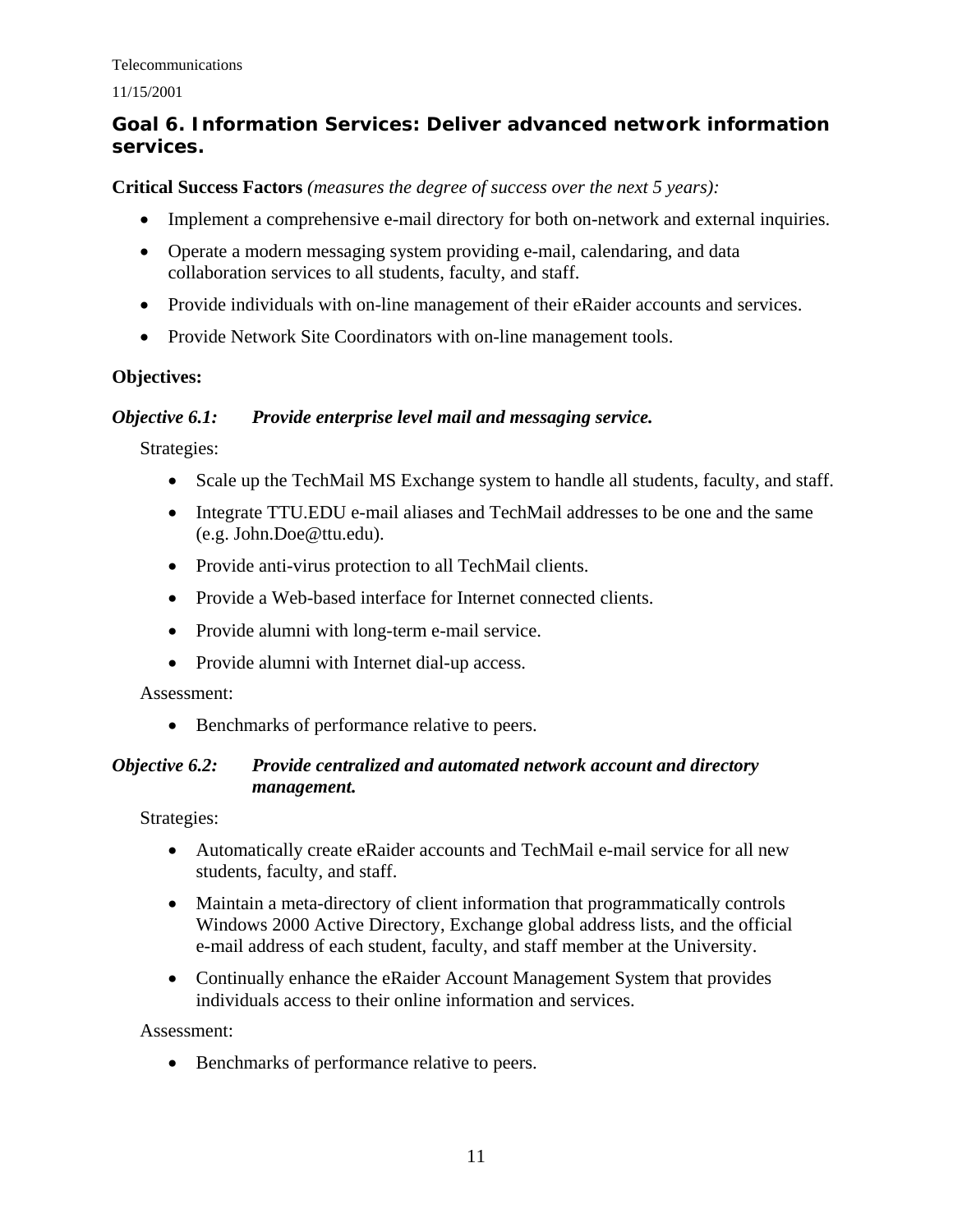#### *Objective 6.3: Provide centralized communications network administration.*

Strategies:

- Maintain reliable, enterprise-wide DNS, LDAP, MS Active Directory, and WINS directory services for all TTUnet computing systems.
- Maintain reliable, enterprise-wide DHCP configuration services for all unregistered systems connected to TTUnet.
- Provide on-line registration applications to the Network Site Coordinators for the registration and assignment of static network addresses and DNS names.
- Efficiently administer the IP address space allocated to the University by the Internet registration authorities.
- Work with the Network Site Coordinators to provide needed services and to develop operational policies.

Assessment:

• Benchmarks of performance relative to peers.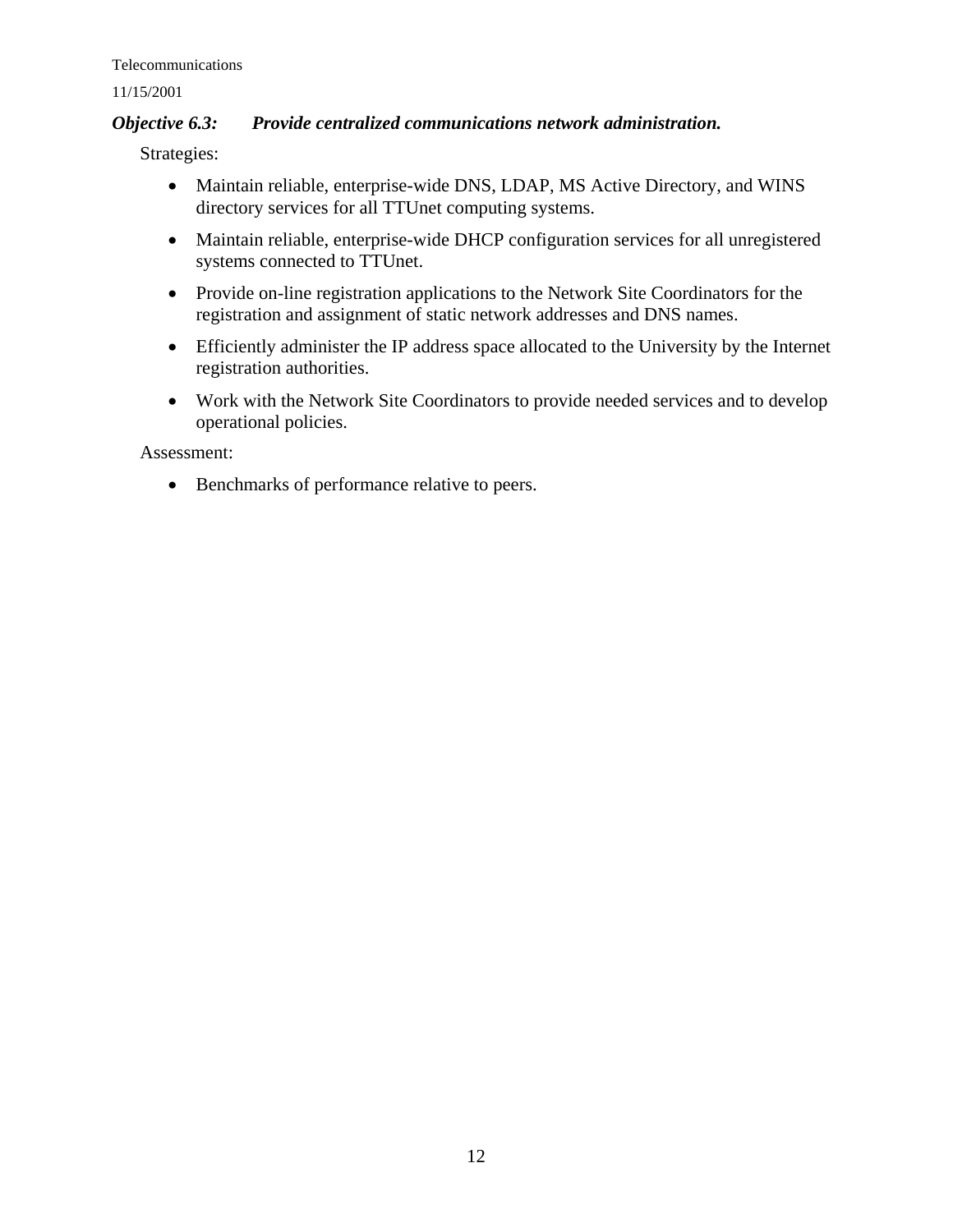# **Goal 7. Customer Services: Promote and enhance customer services to the campus community.**

**Critical Success Factors** *(measures the degree of success over the next 5 years):*

- Make the campus community aware of the services provided by Telecommunications Services.
- Ensure that students, faculty, and staff readily know how or can easily determine how to obtain services provided by Telecommunications Services.

## **Objectives:**

#### *Objective 7.1: Maintain a departmental Web site that provides both Internet and intranet information and services.*

Strategies:

- Provide on-line Web access to the majority of provided services.
- Develop an on-line installation project request and authorization application.
- Continue to develop the Network Site Coordinator intranet applications.
- Continually enhance the eRaider Account Management System that provides individuals access to their on-line information and services.
- Maintain up-to-date, on-line information regarding network policies, practices, configuration information, and events.

Assessment:

• Satisfaction of Network Site Coordinators and others.

#### *Objective 7.2: Communicate effectively with the TTU campus community about telecommunications issues and services.*

- Market services to the campus community through printed and electronic media.
- Periodically inform all department heads of the services provided by Telecommunications Services.
- Develop the current relationship with the Network Site Coordinators, and keep them informed of communications issues and event.
- Incorporate input from the Network Site Coordinators in the planning and activities of communications services.
- Provide an e-mail notification, a subscription service accessible by the entire TTU community that will provide timely notice of network issues, events, maintenance and outages.
- Provide on-line and in-print customer feedback mechanisms.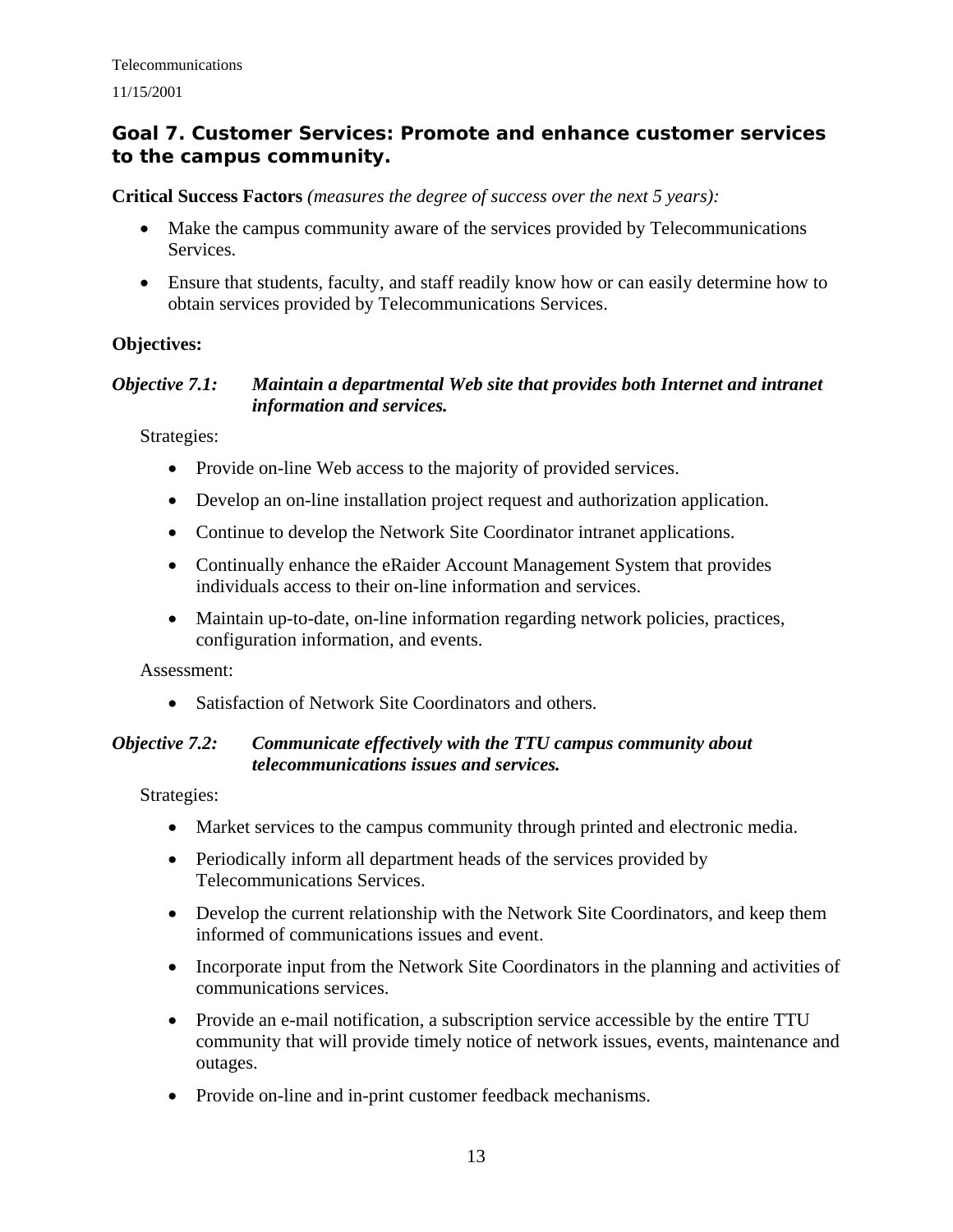#### 11/15/2001

Assessment:

• Satisfaction of Network Site Coordinators and others.

#### *Objective 7.3: Collaborate and communicate with external entities and agencies.*

Strategies:

- Maintain current relationships with peers at other research universities, especially those in Texas.
- Participate in local community organizations and advisory groups to provide guidance in the use of technology and communications.
- Participate in communications seminars and conventions at the national level to stay in touch with industry and educational issues.
- Solicit the services of News and Publications to release important technological developments to the general public.

Assessment:

• Number of collaborative ventures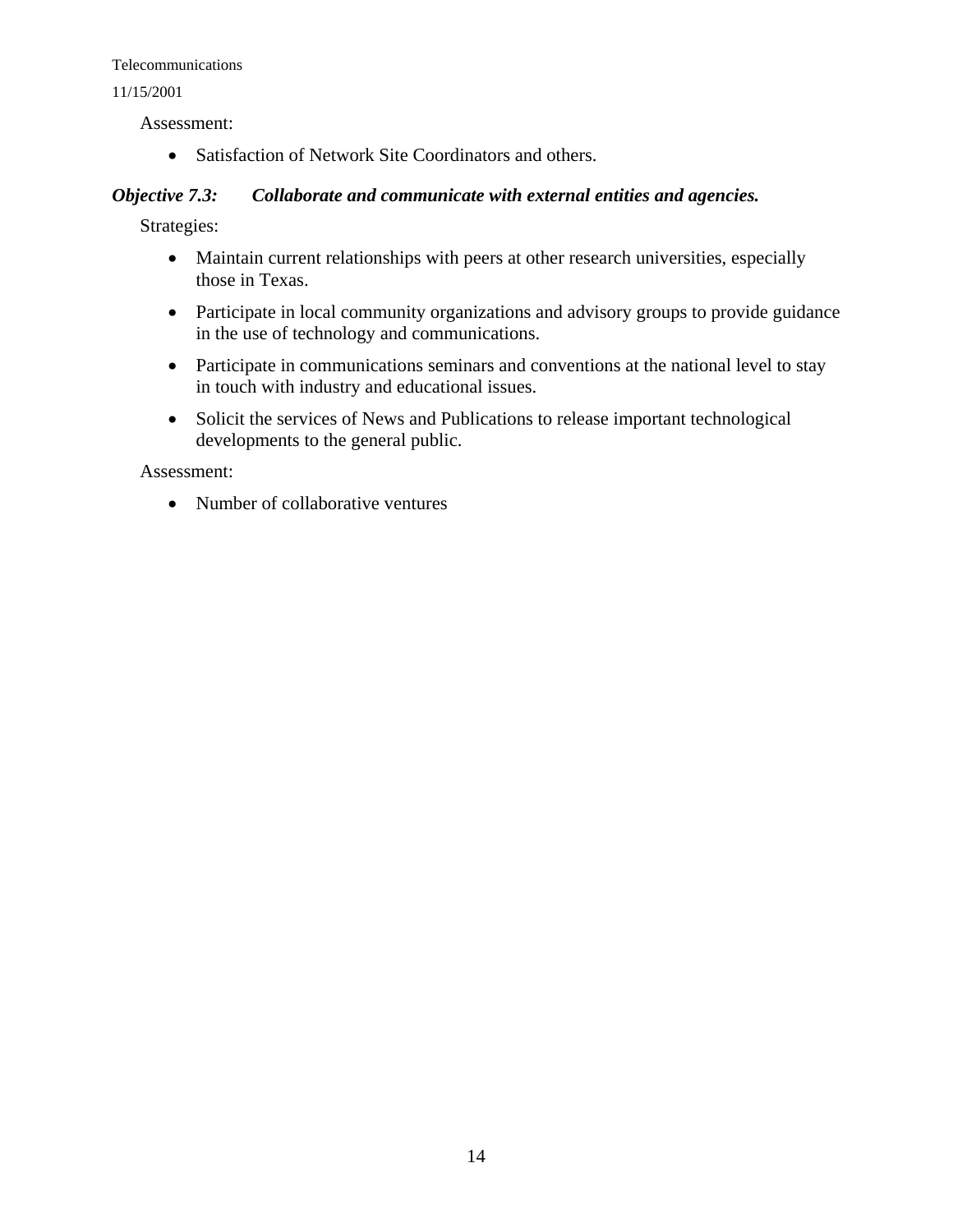# **Goal 8. Staff development: Continually improve the expertise and professionalism of the staff**

**Critical Success Factors** *(measures the degree of success over the next 5 years):*

- Retain 80% of staff more than five years.
- Ensure staff skill sets and knowledge base is at an expert level.

#### **Objectives:**

#### *Objective 8.1: Offer continuing education and professional training opportunities to professional staff.*

Strategies:

- Encourage and support staff to take courses and seek degrees in related fields at the University.
- Provide professional staff with training opportunities leading to industry recognized certifications (i.e., MCSE, CCIE, etc.) in work-related areas.
- Ensure that all staff members are trained in the *ServicePlus* approach and are encouraged to take advantage of the training available through the Office of Quality Service.

Assessment:

• Amount of training.

# *Objective 8.2: Develop staff skills to maintain pace with changing needs and technology.*

Strategies:

- Purchase up-to-date books and periodicals and make them available.
- Encourage staff to spend two hours a week on technical skill development during normal business hours.
- Develop professional relationships with peers at other universities.
- Foster a team approach to knowledge sharing and problem solving among the staff.
- Assign projects to staff that will provide good learning opportunities to master new technology and/or management skills.

Assessment:

• Amount of skill development.